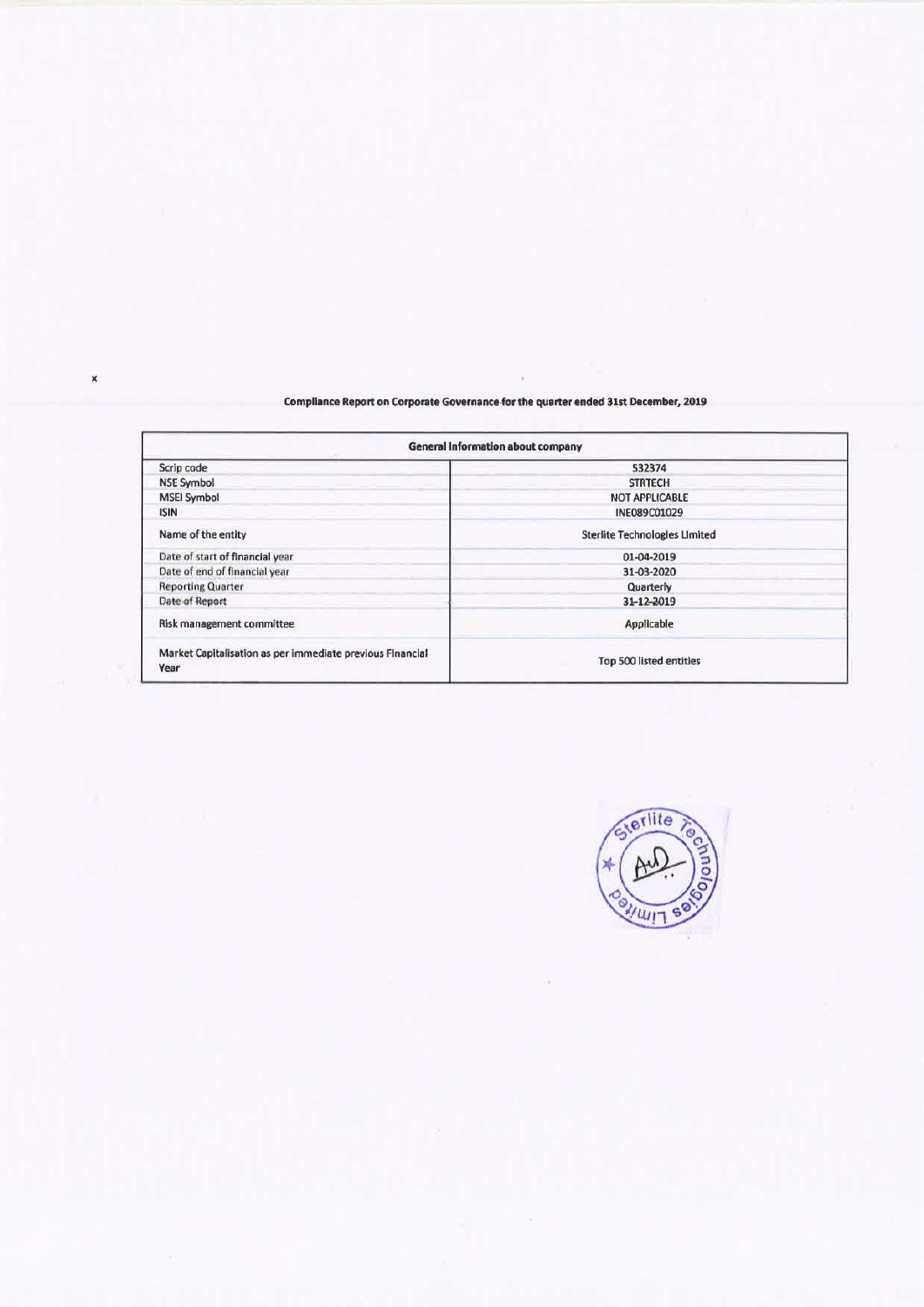| Sr.No. | c / Mn      | <b>Title(M. Scame of Director</b> | PAN                | DIN             | Category of Directors Date of Birth                             |              | Whelder<br><b>Resolution under</b><br>17(1A) pussed | In sted leithi<br><b>Appointment</b> | Date of Re- Date of Terame<br><b>Rossolintma Cassett</b><br>int. | im. | <b>Directo</b><br><b>Clay</b><br>encents | <b>Teo.</b> of<br>Directorshop<br>in listed<br>arrifties<br>including this<br>Islad entity<br><b>Defer Rose</b><br>17A of the<br><b>Using</b><br>Regulations 1 | No. of<br>Independ<br>ant<br><i>instities</i> | No. of<br>Memberghize In<br>Directorshi Stakeholder<br>ip in listed Relationship<br>Committees<br><b>Including this</b><br><b>Listing Regulation</b> | No. of post of<br><b>Chairperson In</b><br>Audit/Stakeholder<br>Committee held In<br>Islad entities<br>including this listed<br>entity (Refer<br>listed entity (Refer regulation 26(1) of<br>regulation 26(1) of Listing Regulation ) |
|--------|-------------|-----------------------------------|--------------------|-----------------|-----------------------------------------------------------------|--------------|-----------------------------------------------------|--------------------------------------|------------------------------------------------------------------|-----|------------------------------------------|----------------------------------------------------------------------------------------------------------------------------------------------------------------|-----------------------------------------------|------------------------------------------------------------------------------------------------------------------------------------------------------|---------------------------------------------------------------------------------------------------------------------------------------------------------------------------------------------------------------------------------------|
|        | lMr.        | And Kumar Agarwai                 | <b>AFWPA3200K</b>  | 00010883        | Chairman Non-<br><b>Executive - Non</b><br>Independent Director | 07-09-1952   | <b>HA</b>                                           | 80-10-2006                           |                                                                  |     |                                          |                                                                                                                                                                |                                               |                                                                                                                                                      |                                                                                                                                                                                                                                       |
|        | Links.      | <b>Arge Todgewal</b>              | <b>MAPTS697L</b>   | 00020916        | Non-Executive -<br>Independent Director                         | 16-06-1957   | <b>HA</b>                                           | <b>1006-00-07</b>                    | 01-04-0015                                                       |     | 6H                                       |                                                                                                                                                                |                                               | 30                                                                                                                                                   |                                                                                                                                                                                                                                       |
|        | time.       | A. R. Narayanaswarny              | <b>MARPA 78731</b> | 00818169        | Non-Executive -<br>independent Director                         | 22-12-1951   | <b>HA</b>                                           | 01-04-2014                           | 31-04-2019                                                       |     | 66                                       |                                                                                                                                                                |                                               |                                                                                                                                                      |                                                                                                                                                                                                                                       |
|        | <b>ELME</b> | <b>Sandip Das</b>                 | <b>AAIPENROU</b>   | 00116303        | NOR-EMPOUTING -<br>Independent Director                         | 13-01-1954   | <b>HA</b>                                           | 16-10-2017                           |                                                                  |     | 27                                       |                                                                                                                                                                |                                               |                                                                                                                                                      |                                                                                                                                                                                                                                       |
|        | <b>IMEL</b> | <b>Kurnud Stinivesan</b>          | <b>N.HPS3418G</b>  | 06482248        | Non-Executive.<br>Independent Director                          | 37-02-1960   | MA                                                  | 22-05-2011                           |                                                                  |     | 20                                       |                                                                                                                                                                |                                               |                                                                                                                                                      |                                                                                                                                                                                                                                       |
|        | oliver.     | Pravin Agarwal                    | ADCPA9816F         | 33022396        | <b>SOLUTIVE DIRECTOR</b>                                        | 16-10-1954   | NA                                                  | 10-10-2006                           |                                                                  |     |                                          |                                                                                                                                                                |                                               |                                                                                                                                                      |                                                                                                                                                                                                                                       |
|        | IMI.        | <b>Anand Aganeal</b>              | ACNPASS 74C        | <b>RX757364</b> | <b>Executive Director</b>                                       | $07-08-1967$ | <b>HA</b>                                           | 10-07-2009                           |                                                                  |     |                                          |                                                                                                                                                                |                                               |                                                                                                                                                      | $\overline{a}$                                                                                                                                                                                                                        |
|        | <b>NIM</b>  | <b>Pratik Agarwal</b>             | ADVPA7745D         | 33040062        | Non-Executive - Non<br>Independent Director                     | 32-12-1982   | <b>HA</b>                                           | 26-04-2019                           |                                                                  |     |                                          |                                                                                                                                                                | $\alpha$                                      |                                                                                                                                                      | ö                                                                                                                                                                                                                                     |

and by Subard anatom

any haa nagatan' indrindrana area ao amin'ny faritr'i NOE 2003.<br>Ny

inis

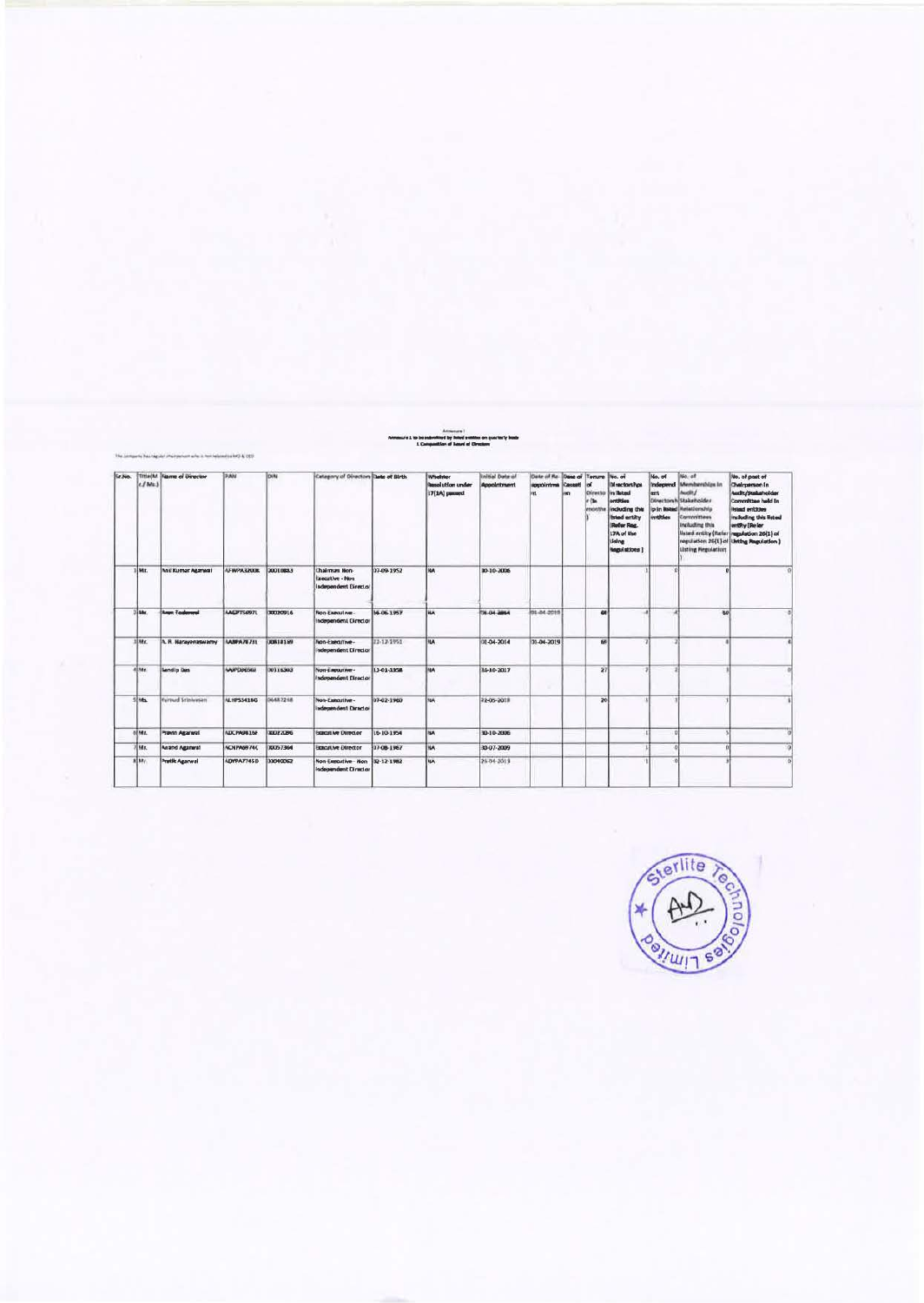# **Annexure I**  II. Composldon of Committees

#### **Audit** Committee

|         |                   | The Audit Committee has a Regular Chairperson |                                                     |                                   |                                       |  |
|---------|-------------------|-----------------------------------------------|-----------------------------------------------------|-----------------------------------|---------------------------------------|--|
| Sr. No. | <b>DIN Number</b> | Name of Committee<br>Member                   | <b>Category 1 of Directors</b>                      | Category 2 of<br><b>Directors</b> | Date of Appointment Date of Cessation |  |
|         | 100818169         | A R Naryanaswamy                              | Non-Executive - Independent Chairperson<br>Director |                                   | 30-04-2007                            |  |
|         | 200022096         | Pravin Agarwal                                | <b>Executive Director</b>                           | Member                            | 30-04-2007                            |  |
|         | 300020916         | Arun Todarwal                                 | Non-Executive - Independent   Member<br>Director    |                                   | 25-01-2003                            |  |
|         | 4100116303        | <b>Sandio Das</b>                             | Non-Executive - Independent Member<br>Director      |                                   | 16-10-2017                            |  |

### Nomination and Remuneration Committee

|  | The Nomination and Remuneration Committee has a Regular Chairperson |
|--|---------------------------------------------------------------------|
|  |                                                                     |

| Sr. No. | <b>DIN Number</b> | Name of Committee<br>Mamher | <b>Category 1 of Directors</b>                        | Category 2 of<br>Directors | Date of Appointment Date of Cessation |  |
|---------|-------------------|-----------------------------|-------------------------------------------------------|----------------------------|---------------------------------------|--|
|         | 1 0011 6303       | Sandio Das                  | Non-Executive - Independent   Chairperson<br>Director |                            | 16-10-2017                            |  |
|         | 200020916         | Arun Todarwal               | Non-Executive - Independent   Member<br>Director      |                            | 25-01-2003                            |  |
|         | 300818169         | A R Narayanaswamy           | Non-Executive - Independent Member<br>Director        |                            | 30-04-2007                            |  |
|         | 406487248         | Kumud Srinivasan            | Non-Executive - Independent   Member<br>Director      |                            | 24-10-2018                            |  |

### **Stakeholder Relatlonshlp Committee**

| Sr. No. | <b>DIN Number</b> | Name of Committee<br>Member | <b>Category 1 of Directors</b>                      | Category 2 of<br><b>Directors</b> | Date of Appointment Date of Cessation |  |
|---------|-------------------|-----------------------------|-----------------------------------------------------|-----------------------------------|---------------------------------------|--|
|         | 106487248         | Kumud Sriniyasan            | Non-Executive - Independent Chairperson<br>Director |                                   | 22-05-2018                            |  |
|         | 200020916         | Arun Todarwal               | Non-Executive - Independent Member<br>Director      |                                   | 09-10-2003                            |  |
|         | 3100116303        | Sandlo Das                  | Non-Executive - Independent Member<br>Director      |                                   | 16-10-2017                            |  |
|         | 400022096         | Pravin Agarwal              | <b>Executive Director</b>                           | Member                            | 25-10-2005                            |  |

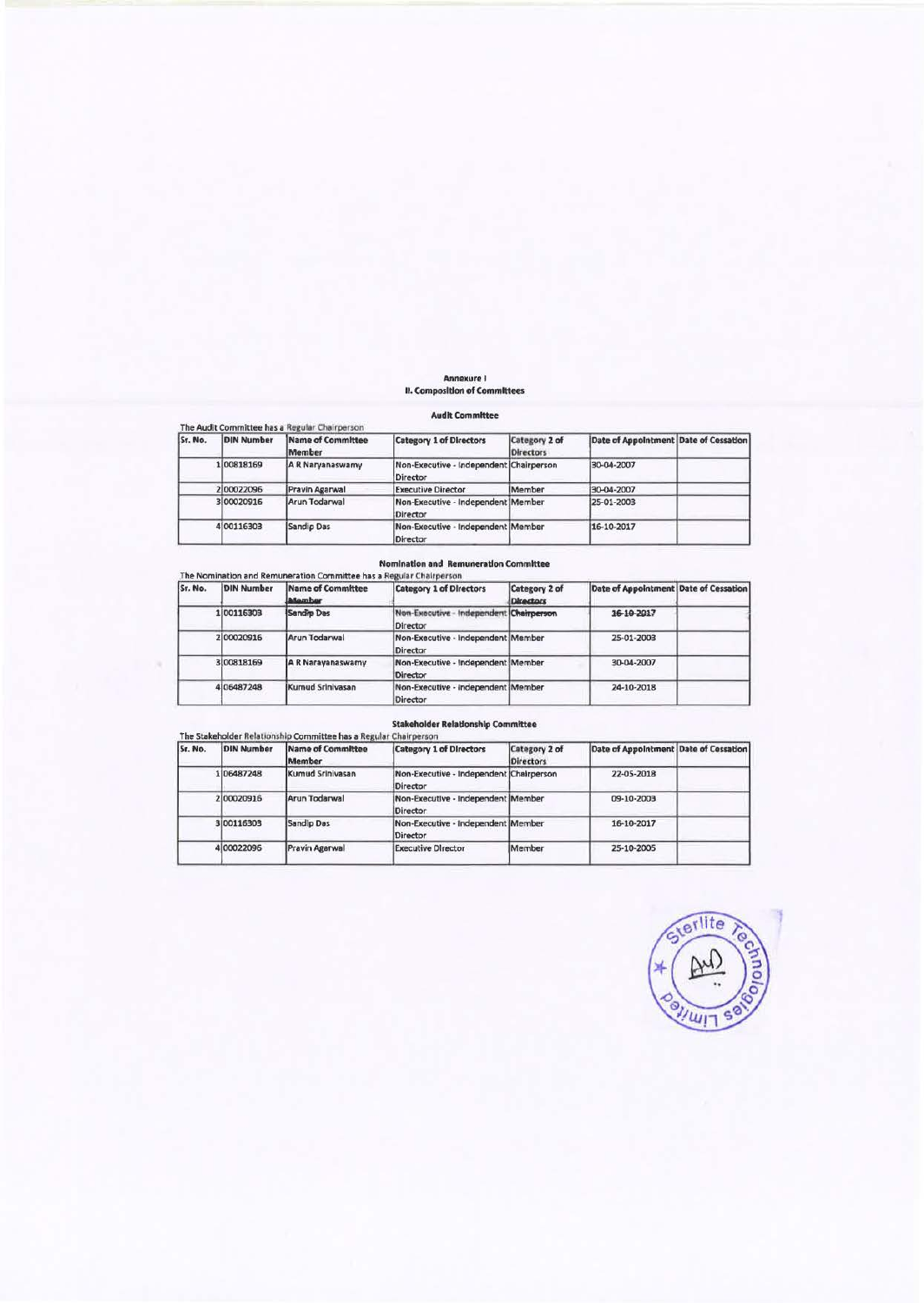#### **Risk Management Committee**

| Sr. No. | <b>DIN Number</b> | Name of Committee<br>Member | <b>Category 1 of Directors</b>                             | Category 2 of<br><b>Directors</b> | Date of Appointment Date of Cessation |  |
|---------|-------------------|-----------------------------|------------------------------------------------------------|-----------------------------------|---------------------------------------|--|
|         | 106487248         | Kumud Sriniyasan            | Non-Executive - Independent Chairperson<br><b>Director</b> |                                   | 24-10-2019                            |  |
|         | 200020916         | Arun Todarwal               | Non-Executive - Independent Member<br><b>Director</b>      |                                   | 24-10-2019                            |  |
|         | 300116303         | Sandip Das                  | Non-Executive - Independent Member<br>Director             |                                   | 24-10-2019                            |  |
|         | 4100057364        | <b>Anand Agarwal</b>        | <b>Executive Director</b>                                  | Member                            | 24-10-2019                            |  |
|         | 5 03040078        | Anupam Jindal               | Member                                                     | Member                            | 24-10-2019                            |  |

Sustainability and Corporate Sustainability and Corporate Secial Responsibility<br>The Sustainability and Corporate Social Responsibility Committee has a Regular Chairperson<br>The Manufacture of Committee Manufacture (Sabandary

| 131. NO. | IDIN Number | <b>IName of Committee</b><br>Member | <b>ICategory 1 of Directors</b>                     | Category 2 of<br><b>Directors</b> | Date of Appointment Date of Cessation |  |
|----------|-------------|-------------------------------------|-----------------------------------------------------|-----------------------------------|---------------------------------------|--|
|          | 00020916    | Arun Todarwal                       | Non-Executive - Independent Chairperson<br>Director |                                   | 30-04-2014                            |  |
|          | 00818169    | A R Narayanaswamy                   | Non-Executive - Independent Member<br>Director      |                                   | 30-04-2014                            |  |
|          | 00022096    | Pravin Agarwal                      | <b>Executive Director</b>                           | Member                            | 30-04-2014                            |  |
|          | 00057364    | Anand Agarwal                       | <b>Executive Director</b>                           | Member                            | 30-04-2014                            |  |

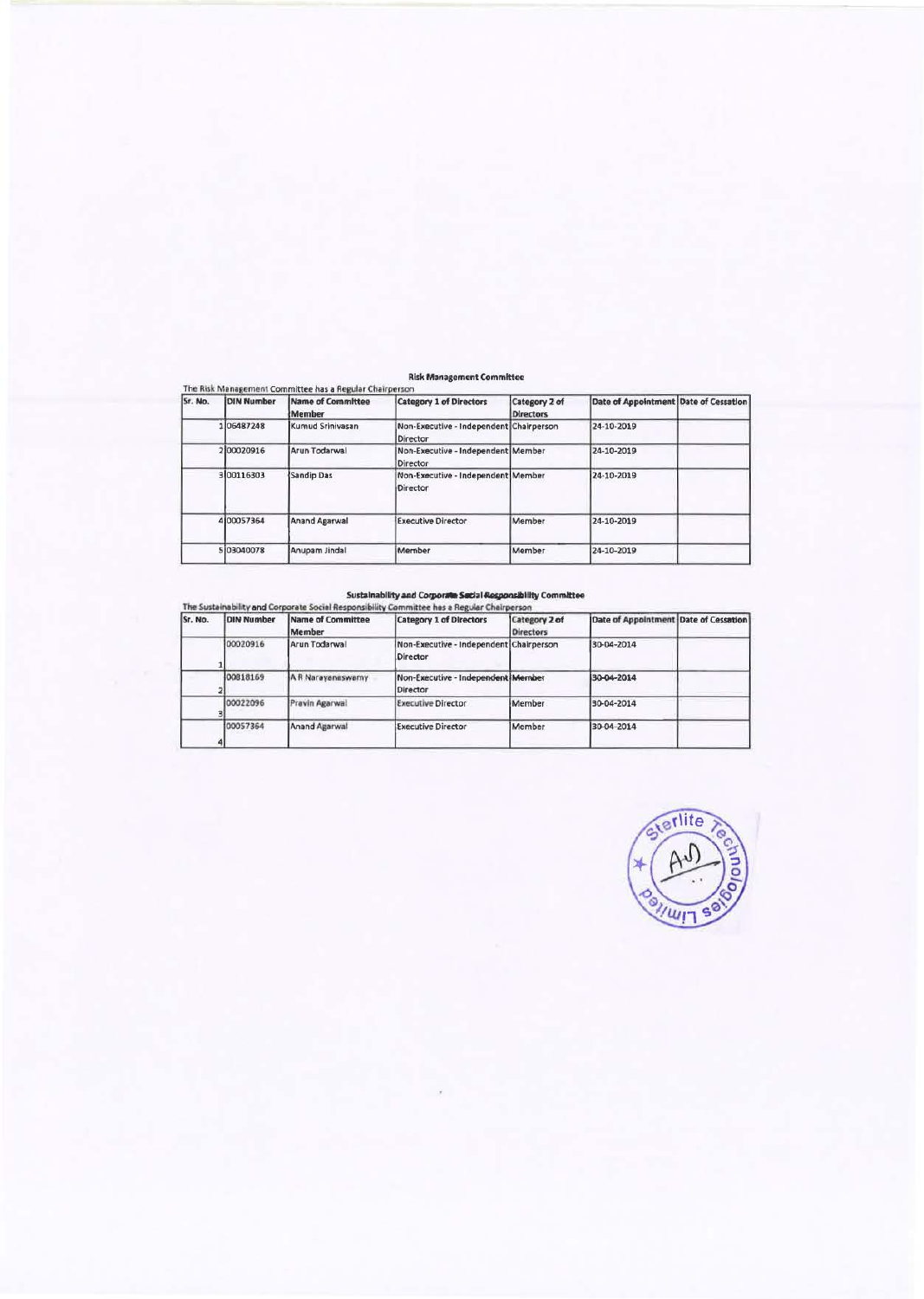|     |                                                                                                           |                                                                               | <b>Annexure I</b><br>III. Meeting of BOD           |                                       |                                                                      |
|-----|-----------------------------------------------------------------------------------------------------------|-------------------------------------------------------------------------------|----------------------------------------------------|---------------------------------------|----------------------------------------------------------------------|
| Sr. | Date(s) of Meeting<br>(Dates of Previous<br>Quarter and Current<br>Quarter are in<br>Chronological Order) | Maximum gap<br>between any two<br>consecutive meetings<br>(in number of days) | Whether<br>requirement of<br>Quorum<br>Met(Yes/NO) | Number of<br><b>Directors Present</b> | No.of<br>Independent<br><b>Directors</b><br>Attending the<br>Meeting |
|     | 18-07-2019                                                                                                |                                                                               | Yes                                                |                                       |                                                                      |
|     | 24-10-2019                                                                                                | 97                                                                            | <b>Yes</b>                                         |                                       |                                                                      |
|     | 05-12-2019                                                                                                |                                                                               | 41 Yes                                             |                                       |                                                                      |

# **Annexure I**

|     |                   |                                                                                                                           | <b>IV. Meeting of Committees</b>                              |                                                    |                                       |                                                                             |
|-----|-------------------|---------------------------------------------------------------------------------------------------------------------------|---------------------------------------------------------------|----------------------------------------------------|---------------------------------------|-----------------------------------------------------------------------------|
| Sr. | Name of Committee | Date(s) of Meeting<br>(Dates of Previous<br>Quarter and Current<br>Quarter are in<br>Chronological Order) number of days) | Maximum gap<br>between any two<br>consecutive<br>meetings (in | Whether<br>requirement of<br>Quorum<br>Met(Yes/NO) | Number of<br><b>Directors Present</b> | No.of<br>Independ<br>ent<br><b>Directors</b><br>Attending<br>the<br>Meeting |
|     | I Audit Committee | 18-07-2019                                                                                                                |                                                               | Yes                                                |                                       |                                                                             |
|     | 2 Audit Committee | 24-10-2019                                                                                                                |                                                               | 97 Yes                                             |                                       |                                                                             |

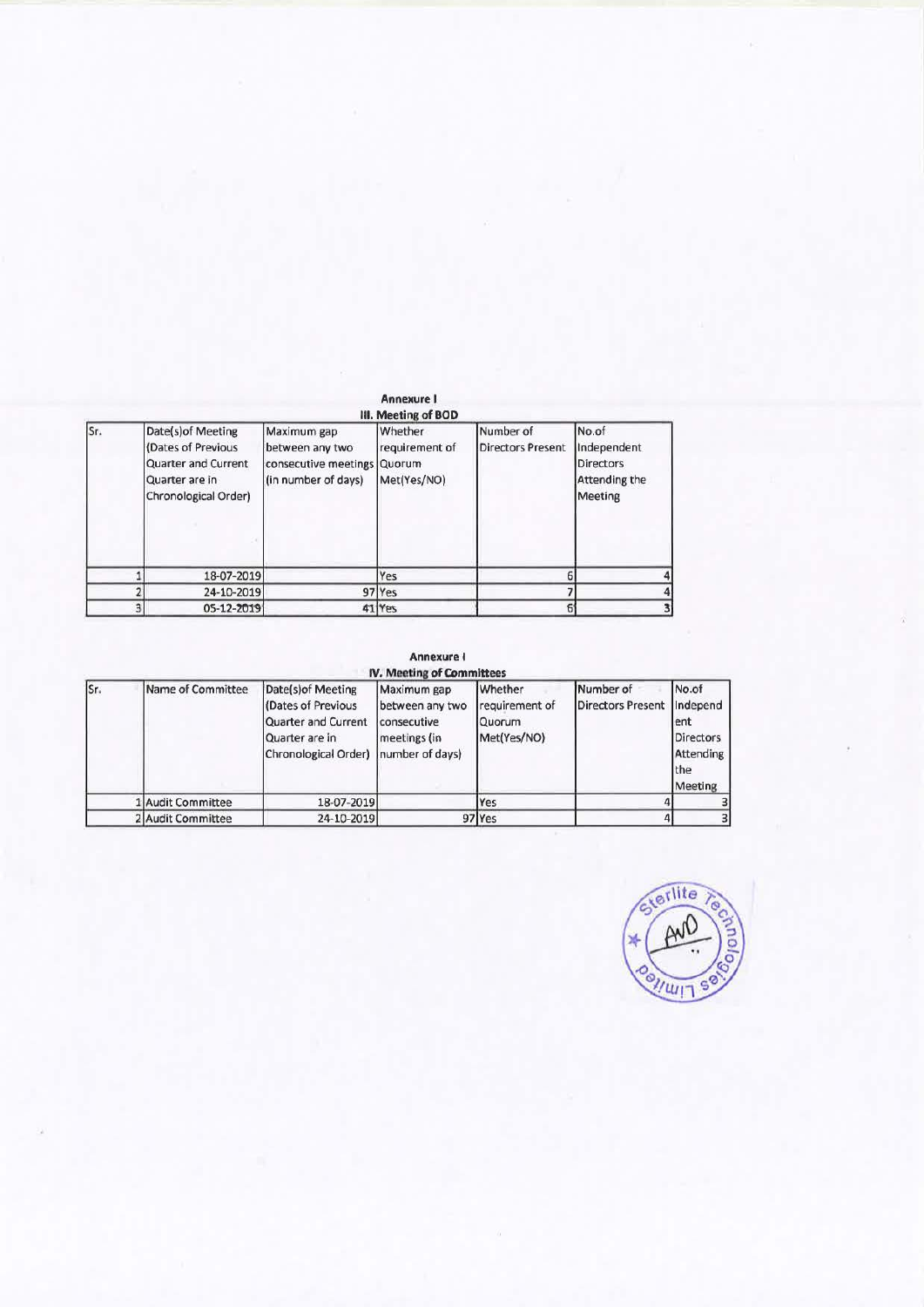## **Annexure** I

|         | <b>V. Related Party Transactions</b>                                                                        |                                   |                                                                     |
|---------|-------------------------------------------------------------------------------------------------------------|-----------------------------------|---------------------------------------------------------------------|
| Sr. No. | Subject                                                                                                     | Compliance Status (Yes/No/<br>NA) | If status is "NO" details<br>of non-compliance<br>may be given here |
|         | 1 Whether prior approval of Audit Committee obtained                                                        | Yes                               |                                                                     |
|         | 2 Whether shareholder approval obtained for Material RPT                                                    | <b>INA</b>                        |                                                                     |
|         | 3 Whether details of RPT entered into pursuant to omnibus approval have been<br>reviewed by Audit Committee | <b>IYes</b>                       |                                                                     |

| <b>Annexure I</b>      |
|------------------------|
| <b>V. Affirmations</b> |

| Sr No. | Subject                                                                                                                                                                                                                                                                                                                        | Compliance Status (Yes/ No) |
|--------|--------------------------------------------------------------------------------------------------------------------------------------------------------------------------------------------------------------------------------------------------------------------------------------------------------------------------------|-----------------------------|
|        | 1 The composition of Board of Directors is in terms of SEBI (Listing obligations and<br>disclosure requirements) Regulations, 2015.                                                                                                                                                                                            | <b>Yes</b>                  |
|        | 2 The composition of the following committees is in terms of SEBI (Listing<br>obligations and disclosure requirements) Regulations, 2015<br>a. Audit Committee<br>b. Nomination & Remuneration Committee<br>c. Stakeholders Relationship Committee<br>d. Risk Management Committee (applicable to the top 100 listed entities) | Yes                         |
|        | 3 The Committee have made aware of their powers, role and responsibilites as<br>specified in SEBI (Listing obligations and disclosure requirements) Regulations,<br>2015                                                                                                                                                       | Yes                         |
|        | 4 The meetings of the Board o Directors and the above committees have been<br>conducted in the manner as specified in SEBI (Listing obligations and disclosure<br>requirements) Regulations, 2015                                                                                                                              | Yes                         |
|        | 5 This report and/or the report submitted in the previous quarter has been/will be Yes<br>placed before Board of Directors.                                                                                                                                                                                                    |                             |